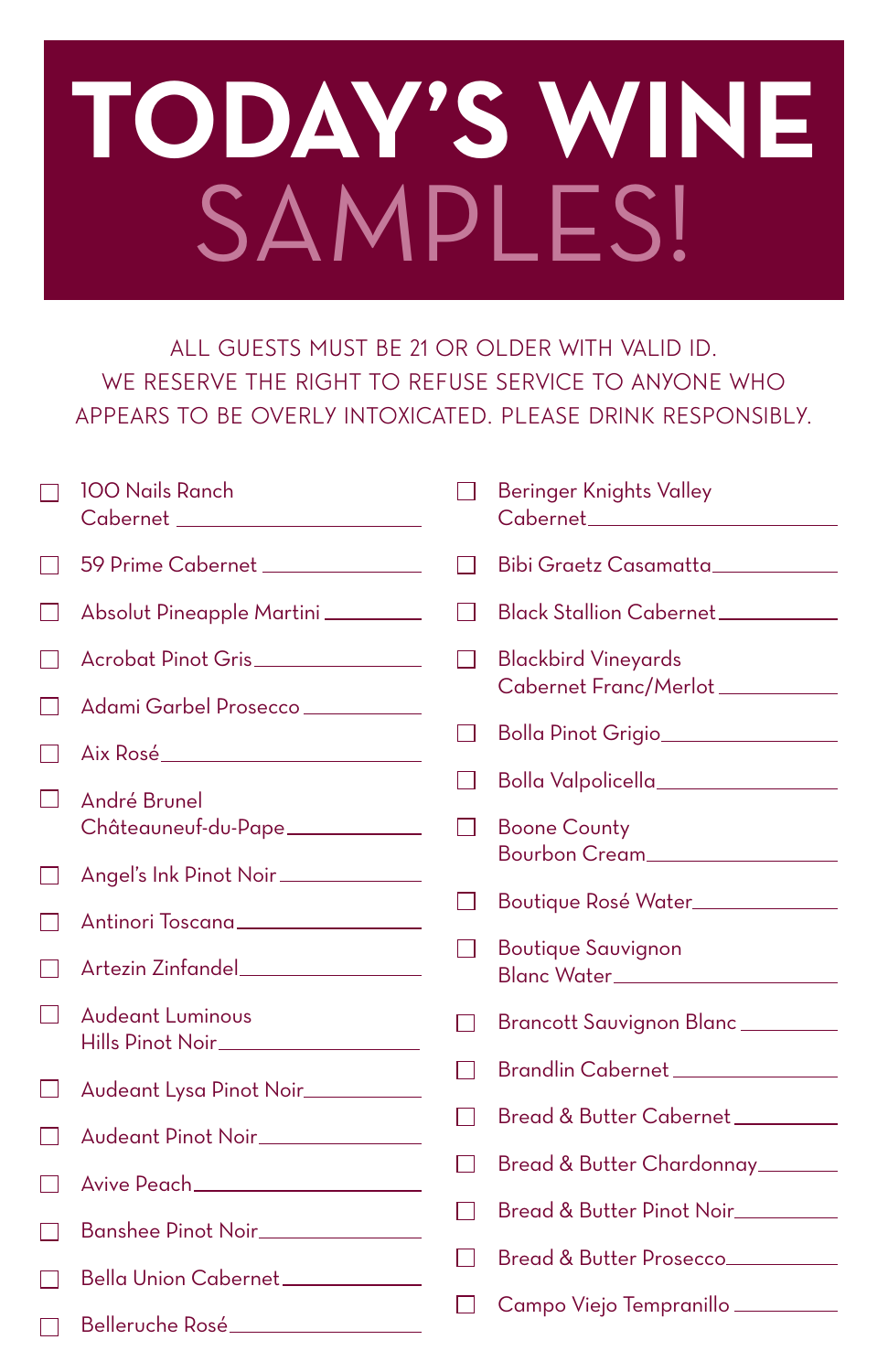|              | Cantera Negra Coffee<br>Agave Liqueur_____________________ |                          | Count Károlyi<br>Grüner Veltliner____________________  |
|--------------|------------------------------------------------------------|--------------------------|--------------------------------------------------------|
|              | Cantina Mesa Scuro                                         | - 1                      | Crios Malbec _____________________                     |
|              | Casillero Carmenere                                        | $\blacksquare$           | Cultusboni Chianti                                     |
|              | Casillero Cabernet_______________                          | - 1                      | Cupcake Berry___________________                       |
|              | Casillero Rosé___________________                          |                          | Cupcake Light                                          |
|              | Castello del Poggio<br>Peachy Dreams                       |                          | Hearted Chardonnay ____________                        |
|              | Castello del Poggio<br>Pinot Grigio                        | $\blacksquare$           | Cupcake Light<br>Hearted Rosé_____________________     |
|              | Castelnuovo Ripasso______________                          | $\overline{\phantom{a}}$ | Cupcake Light<br>Hearted Sauvignon Blanc _________     |
|              | Castelnuovo Soave_______________                           | - 1                      | Cupcake Sweet Red ______________                       |
|              | Chalk Hill SC Chardonnay________                           |                          | Cupcake Watermelon                                     |
|              | Château Croix<br>de Labrie Camille_________________        | $\mathsf{L}$             | Cuvaison Chardonnay _____________                      |
|              | Château des Moulins _________                              | $\blacksquare$           | Cuvaison Pinot Noir______________                      |
|              | Château Teyssier                                           | $\mathbf{I}$             | Darioush Caravan<br>Cabernet _______________________   |
|              | Chiarlo Barbera d'Asti_____________                        | $\mathbf{1}$             | Darioush Merlot _________________                      |
|              | Clarendelle Bordeaux Blanc______                           | $\mathbf{1}$             | Decoy Chardonnay _______________                       |
|              | Clarendelle Rosé                                           | $\blacksquare$           | Decoy Merlot ____________________                      |
|              | Clarendelle Rouge                                          | $\mathbf{I}$             | Decoy Pinot Noir ________________                      |
|              | Cline Ancient Vine Zinfandel                               | $\mathbf{I}$             | Decoy Red Blend _________________                      |
|              | Cline Cabernet                                             |                          | Decoy Rosé ________________________                    |
|              | Cline Cashmere Red GSM                                     |                          | Decoy Sauvignon Blanc                                  |
| $\mathsf{L}$ | Cline Chardonnay _______________                           | $\blacksquare$           | Diamandes Perlita                                      |
| $\mathsf{L}$ | Cline Pinot Noir_________________                          |                          | Chardonnay ______________________                      |
|              | Cline Viognier                                             |                          | Diamandes Perlita<br>Malbec/Syrah_____________________ |
|              | Clos du Bois Chardonnay                                    | - 1                      | Dona Paula Estate Malbec________                       |
|              | Col Solare Cabernet _____________                          | $\mathsf{L}$             | Earthquake Cabernet_____________                       |
|              | Coppola Claret_________________                            |                          | Earthquake Zinfandel _____________                     |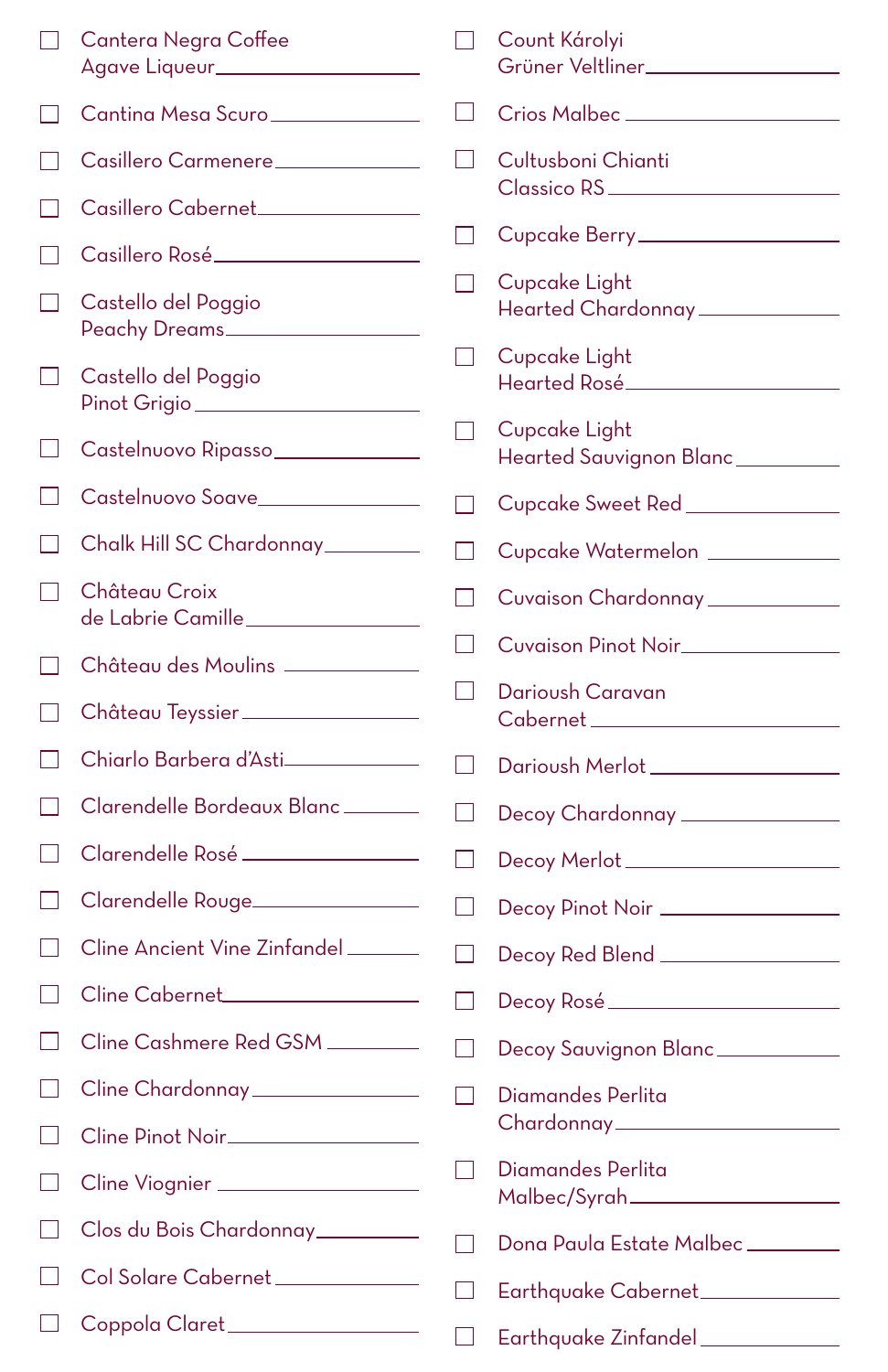|              | Edge Cabernet __________________           |              | Hess Cabernet __________________                       |
|--------------|--------------------------------------------|--------------|--------------------------------------------------------|
|              | En Route Pinot Noir _____________          |              | Hess Pinot Gris                                        |
|              | Enzo Boglietti                             |              | High Noon Lime                                         |
|              | Barbera d'Alba_______________              |              | High Noon Mango _________________                      |
|              | Experience Cabernet                        | $\mathsf{L}$ | High Noon Passionfruit                                 |
|              | Far Niente Chardonnay ___________          | $\mathsf{L}$ | High Noon Peach                                        |
|              | Federalist Cabernet_____________           | $\mathsf{L}$ | High Noon Pineapple _____________                      |
|              | Federalist Chardonnay__________            | $\mathsf{L}$ | High Noon Watermelon                                   |
|              | Fitvine Cabernet _______________           | $\mathsf{L}$ |                                                        |
|              | Fitvine Pinot Grigio_______________        | $\mathsf{L}$ | Honig Cabernet                                         |
|              | Fitvine Pinot Noir_________________        | $\mathsf{L}$ | Honig Sauvignon Blanc ____________                     |
|              | Fitvine Prosecco                           | $\mathsf{L}$ | Höpler Grüner Veltliner___________                     |
|              | Fitvine Red Blend ________________         |              | Höpler Pinot Blanc________________                     |
|              | Fitvine Rosé _____________________         |              | Idiart Pouilly-Fumé                                    |
|              | Franzia Refresher                          |              |                                                        |
|              |                                            |              |                                                        |
|              | Moscato Wild Berry______________           |              | Idiart Sancerre                                        |
|              | Franzia Refresher<br>Peach Moscato ——————  |              |                                                        |
|              | Franzia Refresher                          |              | IL Poggione Rosso<br>di Montalcino ______________      |
|              | Strawberry Rosé                            | $\mathsf{L}$ | <b>Infamous Goose</b>                                  |
| $\mathsf{L}$ | Franzia Refresher<br>Tropical Pinot Grigio |              | Sauvignon Blanc ___________________                    |
|              | Freakshow Chardonnay________               | $\mathsf{L}$ | Inkblot Petite Sirah                                   |
|              | Freakshow Red Bland                        | $\mathsf{L}$ | Inkblot Cabernet Franc                                 |
|              | Golden West Pinot Noir__________           |              | Intrinsic Sauvignon Blanc                              |
|              | Gran Passione Rosso                        | $\mathsf{L}$ | Iron & Sand Cabernet                                   |
| H            | Groth Cabernet__________________           | $\mathsf{L}$ | Jameson Ginger & Lime                                  |
|              | Groth Chardonnay ______________            | $\mathsf{L}$ | <b>Joel Gott</b><br>Sauvignon Blanc __________________ |
| $\mathsf{L}$ | Groth Sauvignon Blanc                      |              | K Vintners Cabernet_____________                       |
|              | Harvey & Harriet Red____________           | $\mathsf{L}$ | Kenwood Chardonnay ____________                        |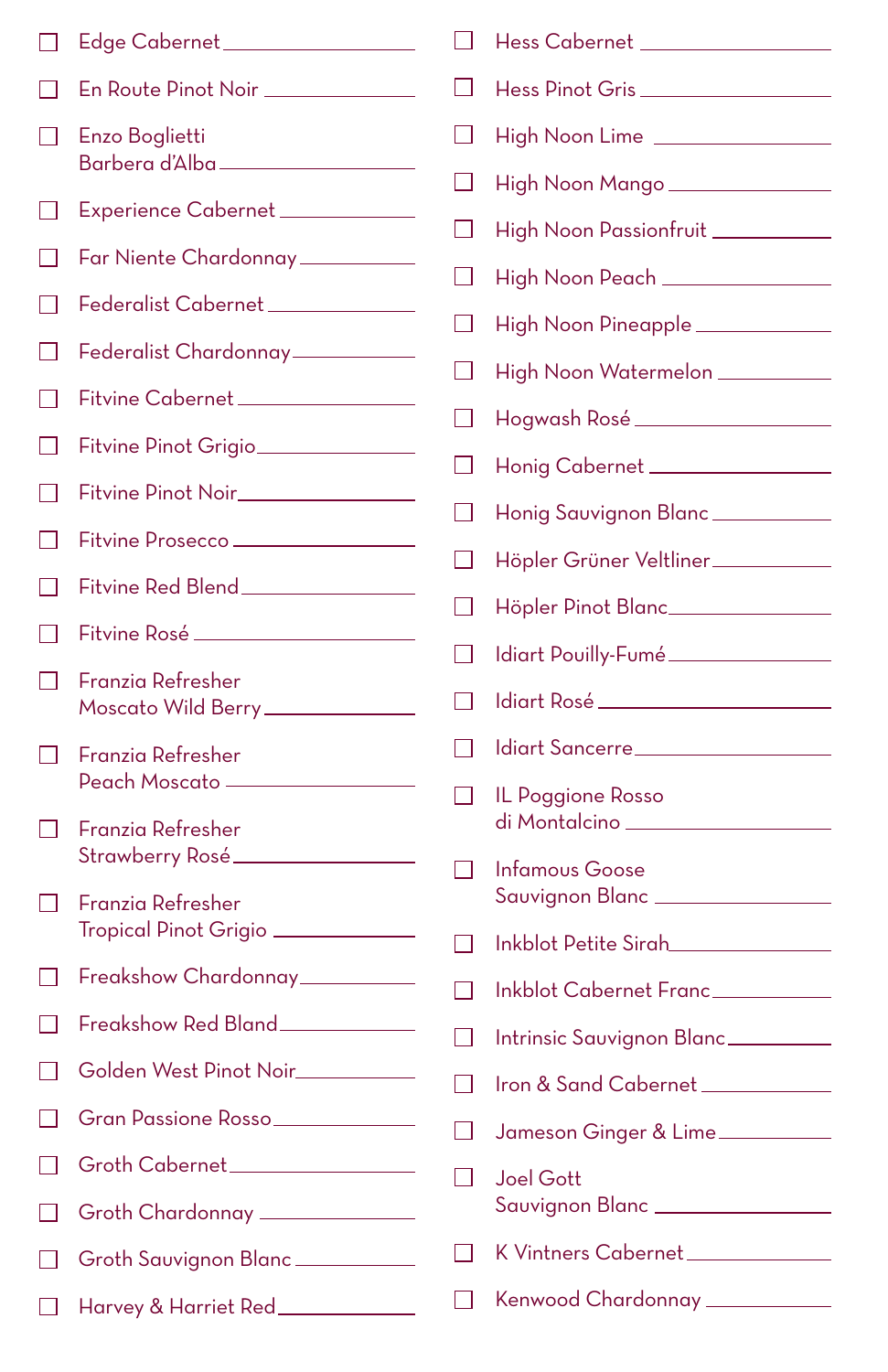|                | Kim Crawford Lemon Iced Tea                |              | Lunardi Pinot Grigio                                                                    |
|----------------|--------------------------------------------|--------------|-----------------------------------------------------------------------------------------|
|                | Sauvignon Blanc Spritz____________         | $\mathsf{L}$ | Luxe Brut___________________________                                                    |
| $\mathcal{L}$  | Kim Crawford Prosecco___________           | H            | Malibu Pina Colada ______________                                                       |
|                | Kings Ridge Pinot Noir____________         | $\mathsf{L}$ | Manimurci Aglianico______________                                                       |
|                | Kinky Margarita _________________          |              |                                                                                         |
|                | Kinky Patio Punch ________________         |              | Manimurci Fiano<br>de Avellino ________________________                                 |
| $\mathcal{L}$  | Kith & Kin Round Pond                      | $\mathsf{L}$ | Mark West Pinot Noir<br>Appellation California                                          |
|                | Estate Cabernet Sauvignon                  |              |                                                                                         |
| $\mathsf{L}$   | La Boulangerie Cabernet                    |              | Martha Chardonnay______________                                                         |
| $\mathcal{L}$  | La Marca Prosecco Rosé___________          | LΙ           | Maschio Prosecco Rosé                                                                   |
| $\mathcal{L}$  | Leelanau Cellars                           | $\mathsf{L}$ | Masi Agricola                                                                           |
|                | Great Lakes Concord ____________           |              | Campofiorin                                                                             |
| $\mathsf{L}$   | Leelanau Cellars<br>Red Bubbly Great Lakes | $\mathsf{L}$ | Matetic EQ Pinot Noir____________                                                       |
|                |                                            |              | Matetic EQ                                                                              |
| $\mathsf{L}$   | Leelanau Cellars                           |              | Sauvignon Blanc __________________                                                      |
|                | Summer Sunset                              | $\mathsf{L}$ | Matua Lighter                                                                           |
| $\mathsf{L}$   | Leelanau Cellars                           |              | Sauvignon Blanc                                                                         |
|                | Summer Sunset Rosé                         | $\mathsf{L}$ | Meiomi Red Blend   Meiomi ed Blend   Meiomi -                                           |
| $\blacksquare$ | Leelanau Cellars                           |              |                                                                                         |
|                | Tall Shop Riesling                         | $\mathsf{L}$ | Ménage à Trois<br>Hot Pink Rosé ____________________                                    |
| $\mathsf{L}$   | Leelanau Cellars                           |              |                                                                                         |
|                | Winter White Bubbly____________            | $\mathsf{L}$ | Monaco Blue Crush ______________                                                        |
| $\mathsf{L}$   | Lemonade Stand                             | $\Box$       | Monaco Citrus Rush <b>Monaco</b>                                                        |
|                | Moscato Lemonade                           |              | Monaco Mai Tai Martin Alexandria (m. 1876).<br>1990 - Canada Santo Antonio I (m. 1876). |
|                | Lemonade Stand                             |              | Monaco Tequila                                                                          |
|                | Strawberry Lemonade Rosé                   |              | Lime Crush___                                                                           |
|                | Lion Tamer Cabernet                        |              | Monaco Tequila                                                                          |
|                | Louis Latour                               |              | Suncrush___________________________                                                     |
|                | Ardéche Chardonnay __________              | $\mathsf{L}$ | Monaco                                                                                  |
| $\mathsf{L}$   | Louis Latour Grand                         |              | Watermelon Crush_______________                                                         |
|                | Ardéche Chardonnay____________             | H            | Mont Gravet Rosé _______________                                                        |
| $\mathsf{L}$   | Louis Latour                               |              |                                                                                         |
|                | Valmoissine Pinot Noir____________         | H            | Murrieta's Well Red Blend_________                                                      |
|                | Luke Merlot ______________________         |              | Murrieta's Well                                                                         |
|                |                                            |              | Sauvignon Blanc                                                                         |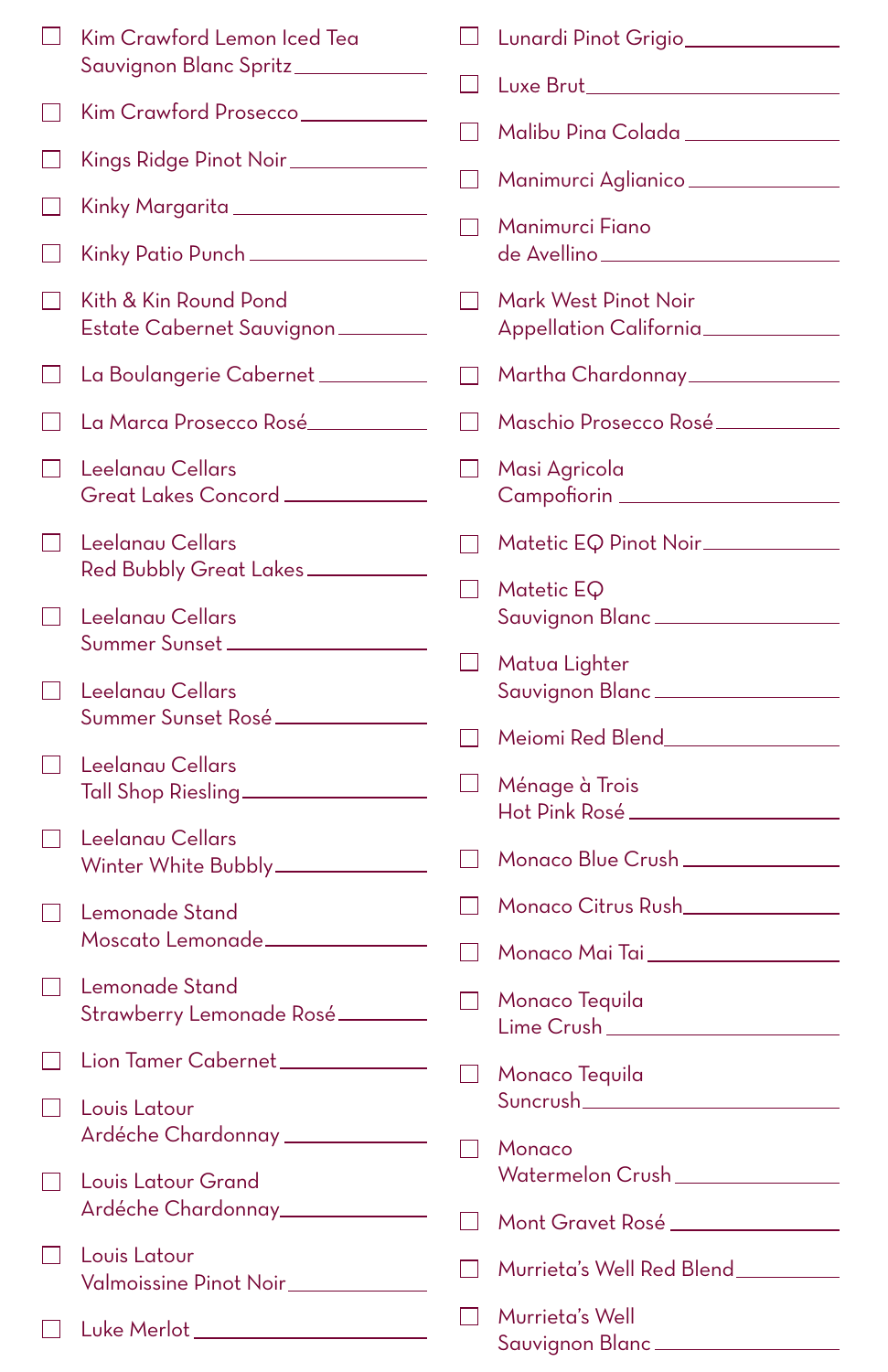|                          | Napa Cellars Chardonnay________                   |                   | Quady Red Electra_________________   |
|--------------------------|---------------------------------------------------|-------------------|--------------------------------------|
|                          | Nicolas Feuillatte Brut___________                |                   |                                      |
|                          | Nobilo Sauvignon Blanc                            | $\blacksquare$    | Ravel & Stitch                       |
| $\vert \ \ \vert$        | Norton Malbec__________________                   |                   | Cabernet ____________________        |
| $\overline{\phantom{0}}$ | Oberon Cabernet ______________                    |                   |                                      |
| $\blacksquare$           | Ontañón Crianza _______________                   |                   | Reggae Black                         |
| $\blacksquare$           | Ontañón Ecologico______________                   | $\blacksquare$    |                                      |
|                          |                                                   |                   | Reggae Blueberry                     |
| $\blacksquare$           | Ontañón<br>Tempranillo Blanco _______________     | $\vert \ \ \vert$ | Reggae Margarita_________________    |
|                          | Oyster Bay Chardonnay _________                   | $\mathsf{L}$      | Reggae Peach Margarita __________    |
|                          | Oyster Bay Merlot________________                 | ×.                |                                      |
| $\blacksquare$           | Oyster Bay Pinot Gris                             | H                 | Reggae Sangria___________________    |
| $\mathsf{L}$             | Oyster Bay Pinot Noir____________                 | $\Box$            | Rickshaw                             |
|                          | Oyster Bay Rosé                                   |                   | Sauvignon Blanc ____________________ |
| $\blacksquare$           | <b>Oyster Bay</b>                                 | $\perp$           | Riff Pinot Grigio                    |
|                          | Sauvignon Blanc_________________                  |                   |                                      |
| $\blacksquare$           | Palmer & Co<br>Brut Réserve _____________________ |                   | Risata Peach_______________________  |
| l 1                      | Panthera Chardonnay_____________                  | H                 |                                      |
|                          |                                                   |                   | <b>Round Pond</b>                    |
|                          | Panthera Pinot Noir_____________                  |                   | Sauvignon Blanc ____________________ |
|                          | Patz & Hall Pinot Noir___________                 | П                 | RumChata Limón _________________     |
|                          | Petit Paveil de Luze______________                | H                 | Sula Chenin Blanc ________________   |
| $\blacksquare$           | Pierre Usseglio L'Unique __________               | П                 | Salomon Undhof Riesling              |
|                          | PoderNuovo Nicoleo                                | $\mathsf{L}$      | Santa Julia Mt Blend _____________   |
|                          | PoderNuovo Therra                                 | $\mathsf{L}$      | Santa Margherita                     |
|                          | Poema Rosé________________________                |                   | Prosecco__________                   |
|                          | Portal del Priorat                                | $\mathsf{I}$      | Santa Margherita Rosé ____________   |
|                          | Gotes del Priorat ________________                |                   | Sassoregale Sangiovese____________   |
|                          | Proemio Origins Malbec__________                  |                   | Seaglass Cabernet                    |
|                          | Quady Electra_____________________                |                   | Seaglass Pinot Grigio                |
|                          |                                                   |                   |                                      |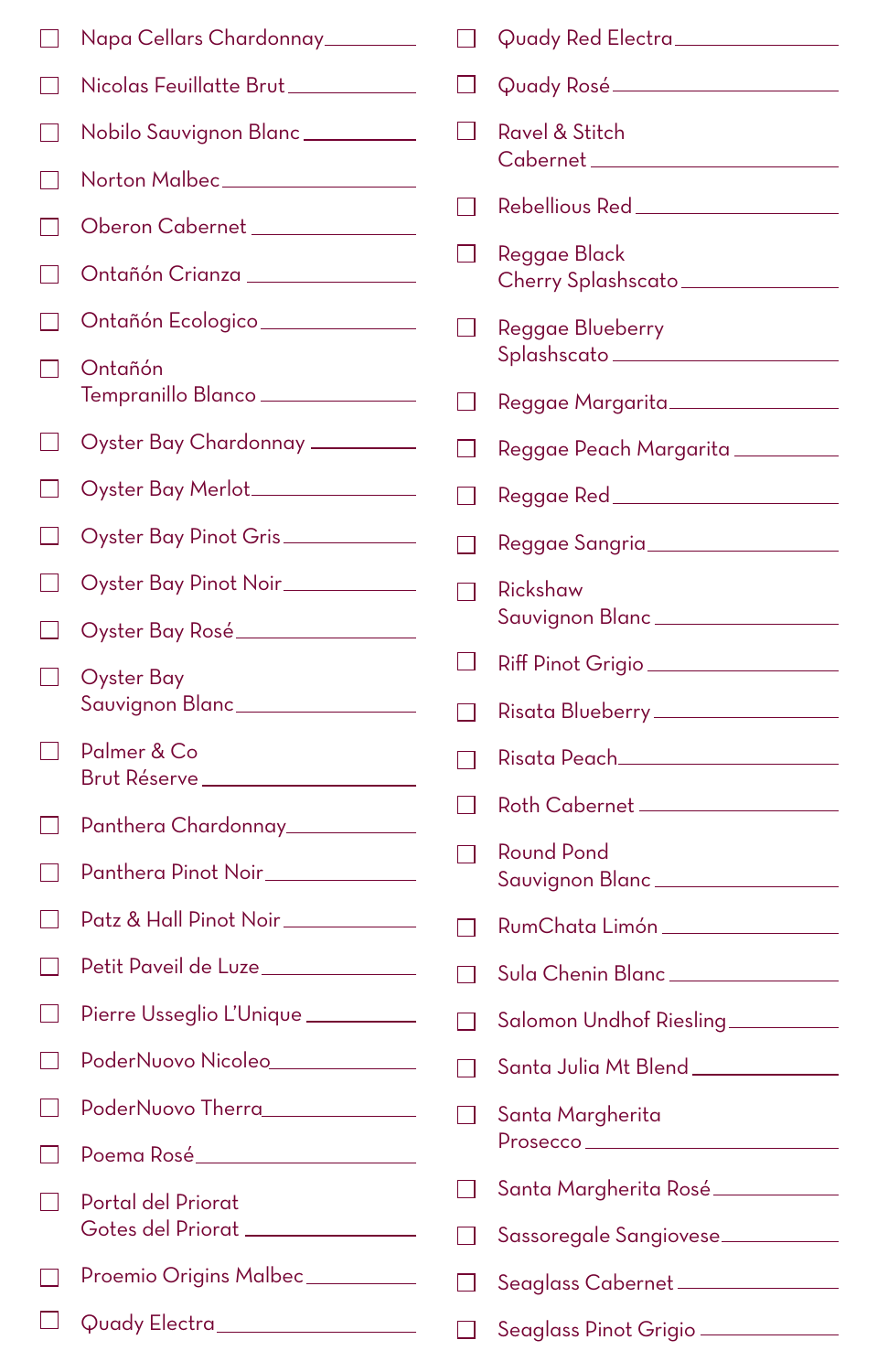|                | Sequoia de Mauvesin Barton                                    |                   | <b>Three Fingers Jack</b><br>Rum Red Blend _____________       |
|----------------|---------------------------------------------------------------|-------------------|----------------------------------------------------------------|
|                | Seven Daughters Moscato_________                              | $\vert \ \ \vert$ | Tiamo Prosecco _________________                               |
|                | Seventy Five Cabernet___________                              |                   |                                                                |
|                | Seventy Five Sauvignon Blanc                                  | $\mathsf{L}$      | Torresella Pinot Grigio                                        |
|                | Seventy Five The Sum Red                                      |                   | Trapiche Cabernet ______________                               |
|                | Sirius Blanc _____________________                            |                   | Trapiche Malbec _________________                              |
|                | Sirius Rouge______________________                            |                   | <b>Tres Agave Mango</b><br>Chili Mix _________________________ |
|                | Snoop Dogg Cali Red ____________                              |                   | <b>Tres Agave</b>                                              |
|                | Snoop Dogg Cali Rosé___________                               |                   | Margarita Mix ___________________                              |
|                | Sofia Brut Rosé _________________                             | $\blacksquare$    | <b>Tres Agave</b><br>Pineapple Ginger Mix___________           |
| $\blacksquare$ | St Hubert's Red Blend___________                              |                   | Trim Cabernet __________________                               |
| $\mathsf{L}$   | <b>St James Winery</b><br>Blackberry________________________  |                   | Trim Chardonnay ________________                               |
| $\mathsf{L}$   | <b>St James Winery</b>                                        |                   | Trivento Malbec_________________                               |
|                | Blueberry_______________________                              |                   |                                                                |
| $\perp$        | <b>St James Winery</b><br>Peach___________________________    |                   | <b>Tropical Moscato</b>                                        |
| $\blacksquare$ | <b>St James Winery</b><br>Raspberry________________________   | $\mathsf{L}$      | <b>Two Chicks</b><br>Elderflower Vodka_______________          |
| $\blacksquare$ | <b>St James Winery</b>                                        | $\mathsf{L}$      | Underwood Bubbles_____________                                 |
| - 1            | <b>St James Winery</b>                                        |                   | Underwood Pinot Gris___________                                |
|                | Strawberry Moscato______________                              |                   | Underwood Pinot Noir__________                                 |
|                | Substance Cabernet ___________                                |                   | Underwood Rosé_________________                                |
|                | Substance Chardonnay _________                                |                   | Underwood Sparkling____________                                |
| $\mathbf{L}$   | Surrau Naracu                                                 |                   | Unrated Cabernet ______________                                |
|                | Cannonau _____________________                                |                   | Vidigal Vinho Verde _____________                              |
|                | <b>Svedka Tropics</b>                                         |                   | Vietti Barbera<br>d'Asti Tre Vigne __________________          |
|                | Tascante Ghiaia Nera<br>Nerello Mascalese________________     |                   | Villa Sandi Pinot Grigio                                       |
|                | <b>Three Fingers Jack</b><br>Cabernet _______________________ |                   | Vino Pinot Grigio                                              |
|                |                                                               |                   |                                                                |